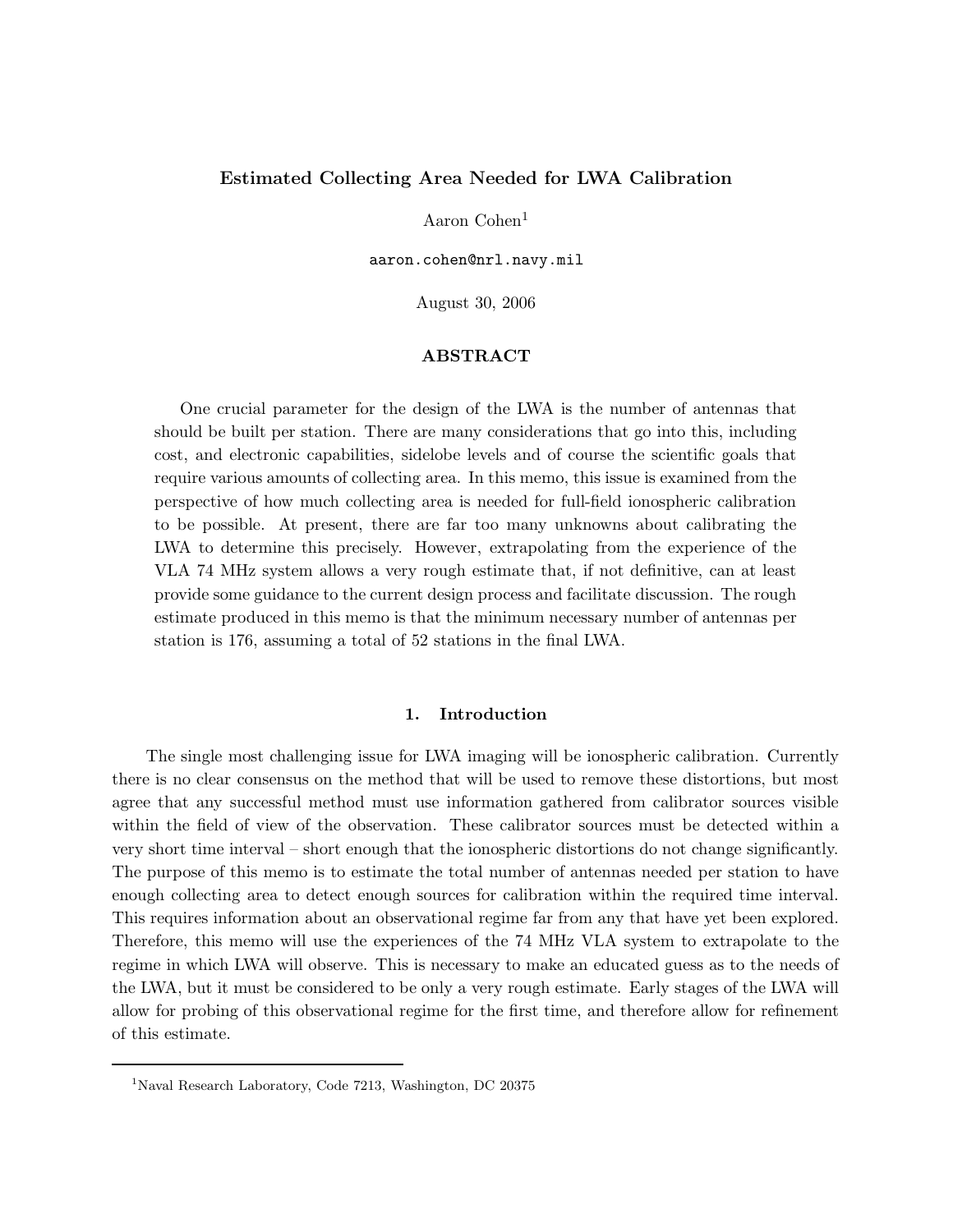# 2. Estimating the Number of Calibrators in a FOV

#### 2.1. Source Density at Low Frequency

First, it is necessary to determine how many sources the LWA is likely to detect within a field of view. To estimate this, I will begin with the sky density of sources found with the VLSS and other 74 MHz surveys:

$$
N(s) = A s^{\beta} \tag{1}
$$

where  $N(s)$  is the number of sources per square degree with flux density above s. This function was fit to the available 74 MHz data to give values of  $A = 1.14$  and  $\beta = -1.30$  for s given in Janskys (Jy). This is accurate for values of s down to about 0.4 Jy/beam but, for this memo, I will assume that it holds for smaller flux values. As more frequencies than just 74 MHz are of interest, this formula can be adjusted to other wavelengths assuming that for a given source,  $s \propto \lambda^{-\alpha}$ , where  $\alpha$ is the typical spectral index of a low frequency source, which is taken to be  $\alpha = -0.7$ . This results in the following expression for the source density:

$$
N(s) = A s^{\beta} (\lambda / 4m)^{\alpha \beta} = 1.14 s^{-1.30} (\lambda / 4m)^{0.91}
$$
 (2)

Now this should be multiplied by the effective area of the field of view, given by (in square degrees):

$$
A_{FOV} = 1.13 \, (180/\pi)^2 (\lambda/D)^2 \tag{3}
$$

where  $D$  is the station diameter, which is 100m. Combining Equations 2 and 3 gives the total number of calibrators above flux density s in a full field of view:

$$
N_{calibrators} = 6.77 s^{-1.30} \left(\frac{\lambda}{4m}\right)^{2.91} \tag{4}
$$

# 2.2. LWA Sensitivity

For an interferometric array of  $N$  elements, the rms noise level in an image is given by:

$$
\sigma = \frac{2 k_B T_{sys}}{\eta_s A_{eff} \sqrt{N(N-1)(N_{IF} \Delta T \Delta \nu)}}\tag{5}
$$

where  $k_B$  is Boltzmann's constant,  $T_{sys}$  is the system temperature,  $\eta_s$  is the system efficiency,  $A_{eff}$ is the effective collecting area of each station,  $N_{IF}$  is the number of IF's,  $\Delta T$  is the total observation time and  $\Delta \nu$  is the bandwidth.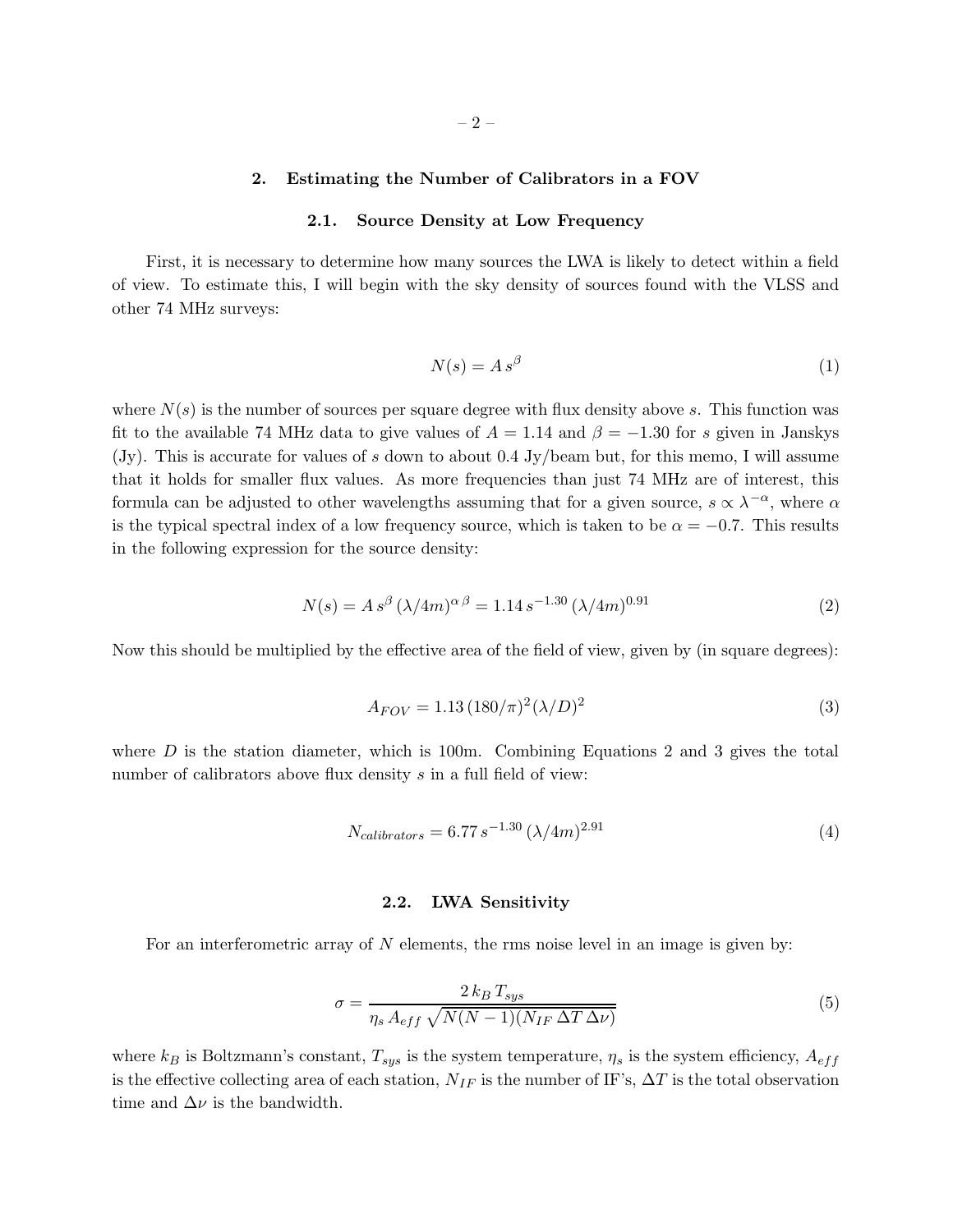At this point it is necessary to make reasonable estimates for some of the many unknowns. First, the system efficiency,  $\eta_s$ , relates to losses due to the correlator and electronics. For this memo, this will be taken to be the same value as for the VLA, which has  $\eta_s = 0.78$ . The effective area,  $A_{eff}$ , for each station is the number of antennas,  $N_a$ , times an antenna's effective area,  $\lambda^2/\Omega$ . Here  $\Omega$  is the total effective solid angle of the power pattern of a single antenna which is roughly 3 sr. This gives:

$$
A_{eff} = N_a \lambda^2 / 3 \tag{6}
$$

Note that this formula assumes little overlap between the collecting "regions" of antennas in the station, which is not true for the very lowest part of the planned 23-80 MHz frequency range. At low frequency,  $T_{sys}$  is dominated by the sky temperature, which for 74 MHz ( $\lambda = 4m$ ) is about 2000 K and varies as  $\lambda^{2.6}$ . This gives:

$$
T_{sys} = (2000K)(\lambda/4m)^{2.6}
$$
 (7)

The observation time,  $\Delta T$ , that is relevant here is the solution interval for ionospheric calibration. Thus it should be the length of time over which the ionospheric changes are not significant. For the 74 MHz VLA in A-configuration, this is has generally been found to be about 1 minute. The LWA will have roughly 10 times the resolution, and therefore it is reasonable to assume that it will need to sample the calibrators 10 times as often which allows the estimate of:

$$
\Delta T = 6s \tag{8}
$$

The remaining variables are taken from the latest LWA design plans. These give  $N = 52$ ,  $N_{IF} = 2$ and  $\Delta \nu = 4$  MHz. Plugging these values along with Equations 6 - 8 into Equation 5 gives:

$$
\sigma = \frac{(\lambda/4m)^{0.6}}{N_a} 3.72 \text{Jy/beam}
$$
\n(9)

#### 2.3. How Many Calibrators are Needed?

The results of Sections 2.1 and 2.2 can be used to relate the number of antennas needed to the number of calibrators that must be detected in an ionospheric solution interval. Combining Equations 4 and 9 and assuming that the calibrators need to be detected to at least the  $5\sigma$  level gives the following relation:

$$
N_{calibrators} = 0.151 \, (\lambda/4m)^{2.13} \, (N_a)^{1.3} \tag{10}
$$